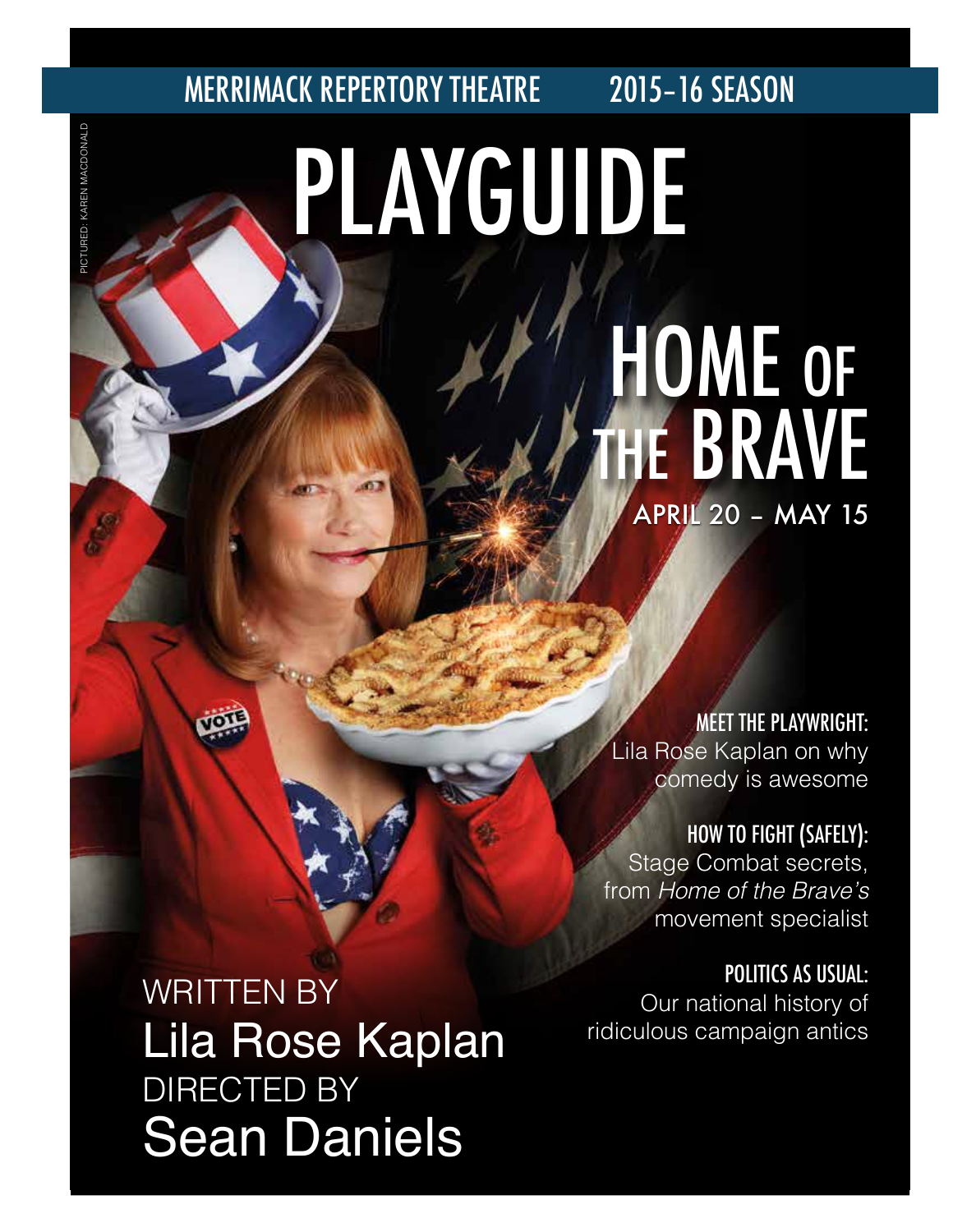

**ELIZABETH KEGLEY** EXECUTIVE DIRECTOR

> LIGHTING DESIGNER BRIAN J. LILIENTHAL†

PRODUCTION STAGE MANAGER CASEY L. HAGWOOD

PRESENTS

# HOME OF THE BRAVE

### WRITTEN BY LILA ROSE KAPLAN†

JORDAN BRODESS VERONIKA DUERR† JOHN GREGORIO† KAREN MACDONALD† CHERYL MCMAHON† JOEL VAN LIEW

SCENIC DESIGNER RANDALL PARSONS

SOUND DESIGNER DAVID REMEDIOS<sup>†</sup>

FEATURING

COSTUME DESIGNER

JESSICA FORD†

PRODUCER PETER CREWE

ASSISTANT STAGE MANAGER OLIVIA GEMELLI

### DIRECTED BY SEAN DANIELS

### APRIL 20 – MAY 15, 2016



This production is dedicated to the memory of Dan Schay, MRT Producing Director 1982-89.



Merrimack Repertory Theatre is funded in part by the Massachusetts Cultural Council, a state agency.

HORT Merrimack Repertory Theatre operates under agreements between the League of Resident Theatres (LORT), Actors' Equity<br>Association (AEA), Stage Directors and Choreographers Society (SDC) and United Scenic Artists Local

*† Member MRT Patriot program*

### EDUCATIONAL AND COMMUNITY OUTREACH PROGRAM SUPPORTERS

3M Aubert J. Fay Charitable Fund Trustees of the Ayer Home Bobs Discount Furniture Ted & Connie Lapre Fund

Lowell Polish Cultural Council Linda Trudel Endowment Fund Ronald M. Ansin Foundation Nathaniel & Elizabeth P. Stevens Foundation Top of the Hill Fund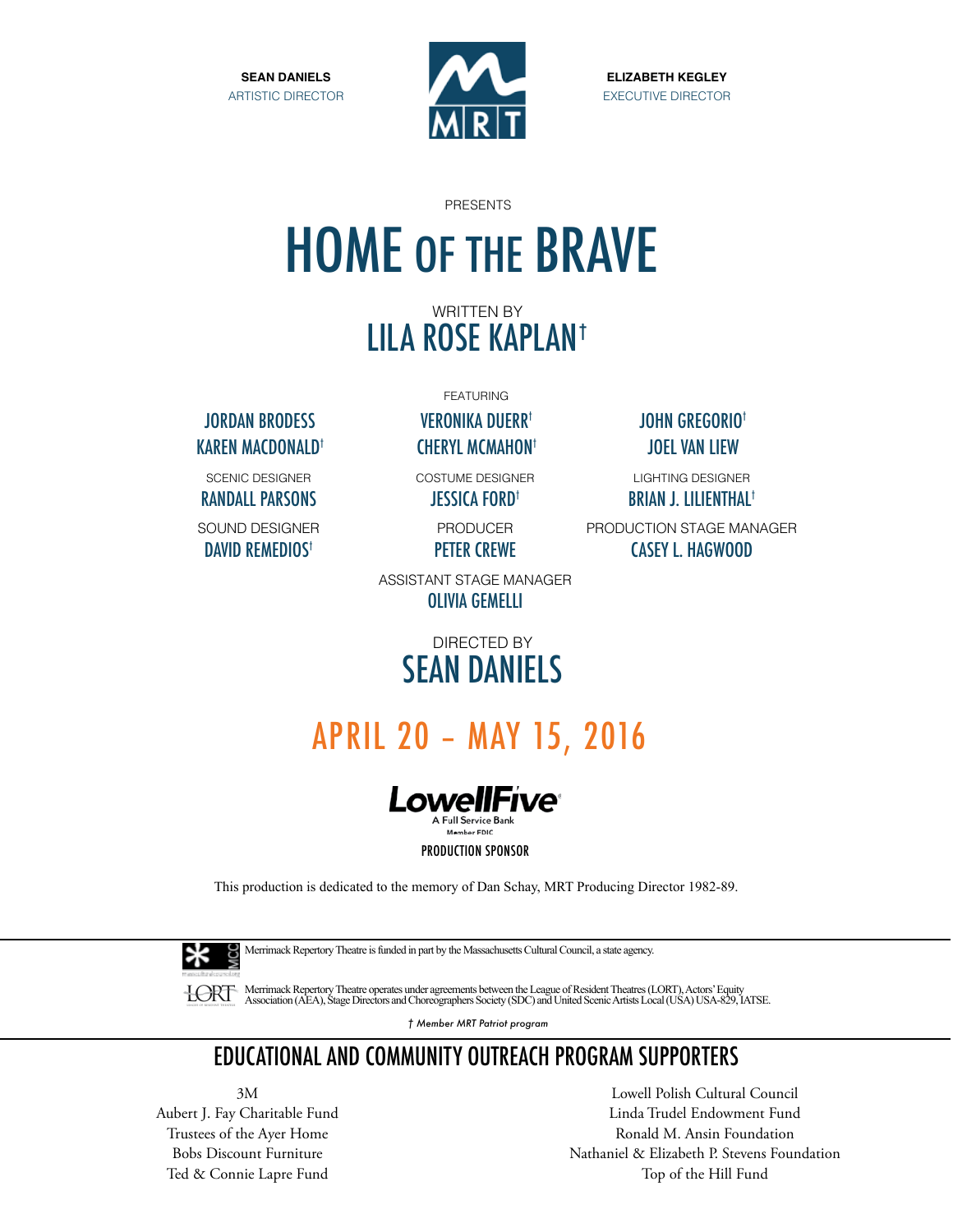

### **PLAYGUIDE**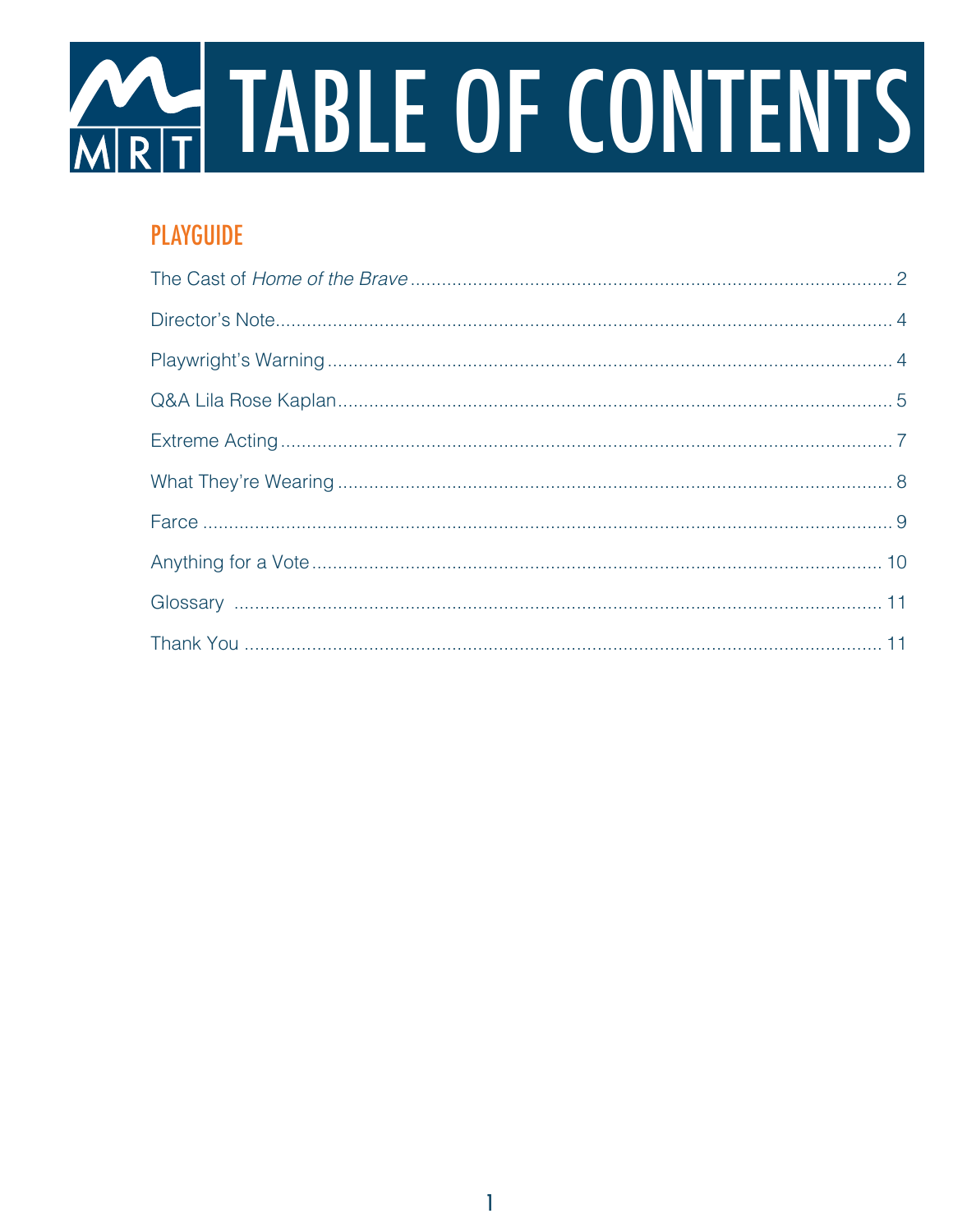

# PLAYGUIDE THE CAST OF HOME OF THE BRAVE



#### **JORDAN BRODESS** (Val)

MRT: Debut REGIONAL: *Never the Sinner,* Victory Gardens Theater; *Feathers and Teeth,* Goodman Theatre; *Red,* Dallas Theater Center; *Eat Your Heart Out,* (Humana Festival of New American Plays) Actors Theatre of Louisville; *American Myth,* American Blues Theater; *Black Tie,* Water Tower Theatre; *A Christmas*

*Carol,* Actors Theatre of Louisville. FILM/TV: *Crisis,* NBC; *The Killer Inside Me,* Revolution/IFC; *The Art of Kissing,* NewSchool Productions. EDUCATION: Apprenticeships at The Shaw Festival in Ontario and Actors Theatre of Louisville. BFA from the University of Oklahoma.



#### **VERONIKA DUERR** (Marianne)

MRT: *It's A Wonderful Life* (Lana Sherwood). REGIONAL: *Tall Girls* (World Premiere), *Spoon Lake Blues* (World Premiere), Alliance Theatre; *Bob: A Life in Five Acts,* Geva Theatre; *Romeo and Juliet* (Juliet), *As You Like It* (Rosalind), *Twelfth Night* (Viola), Atlanta Shakespeare Company.

EDUCATION: BFA, Savannah College of Art and Design. OTHER: 2015 Alliance Theatre Artistic Fellow; co-founder of The Weird Sisters Theatre Project, a collective of female artists in Atlanta.



### **JOHN GREGORIO**

(Adrian)

MRT: Debut OFF-BROADWAY: *Around the World in 80 Days*  (Passepartout), The New Theatre @ 45th St; *Silent Laughter* (Lionel Drippinwithit), The Lamb's Theatre; *The Nuclear Family* (founder/performer), The Belt Theatre; *Clinton the Musical*  (Dick Morris), NY Music Theatre Festival. REGIONAL: *Little Shop* 

*of Horrors* (Orin the Dentist), *The 39 Steps* (Richard Hannay), Geva Theatre Center; *A Christmas Carol* (Fred/Fezziwig), Actors Theatre of Louisville; *A Funny Thing Happened on the Way to the Forum* (Hysterium), North Shore Music Theatre; *The Legend of Pecos Bill*  (Ace High), Alliance Theatre; *The Mystery of Irma Vep*  (Edgar/Jane/Irma), Dad's Garage Theatre Company. TELEVISION: *The Extended Family,* Sundance Channel; *Good Eats,* Food Network; *Smoking Gun T.V.,* Court TV. **OTHER:** John is a founding member of Dad's Garage Theatre Company (Atlanta) and the Nuclear Family (New York) with whom he teaches and performs improvisation around the country.



*Veronika Duerr, Karen MacDonald, and Joel Van Liew. Photo by Meghan Moore.*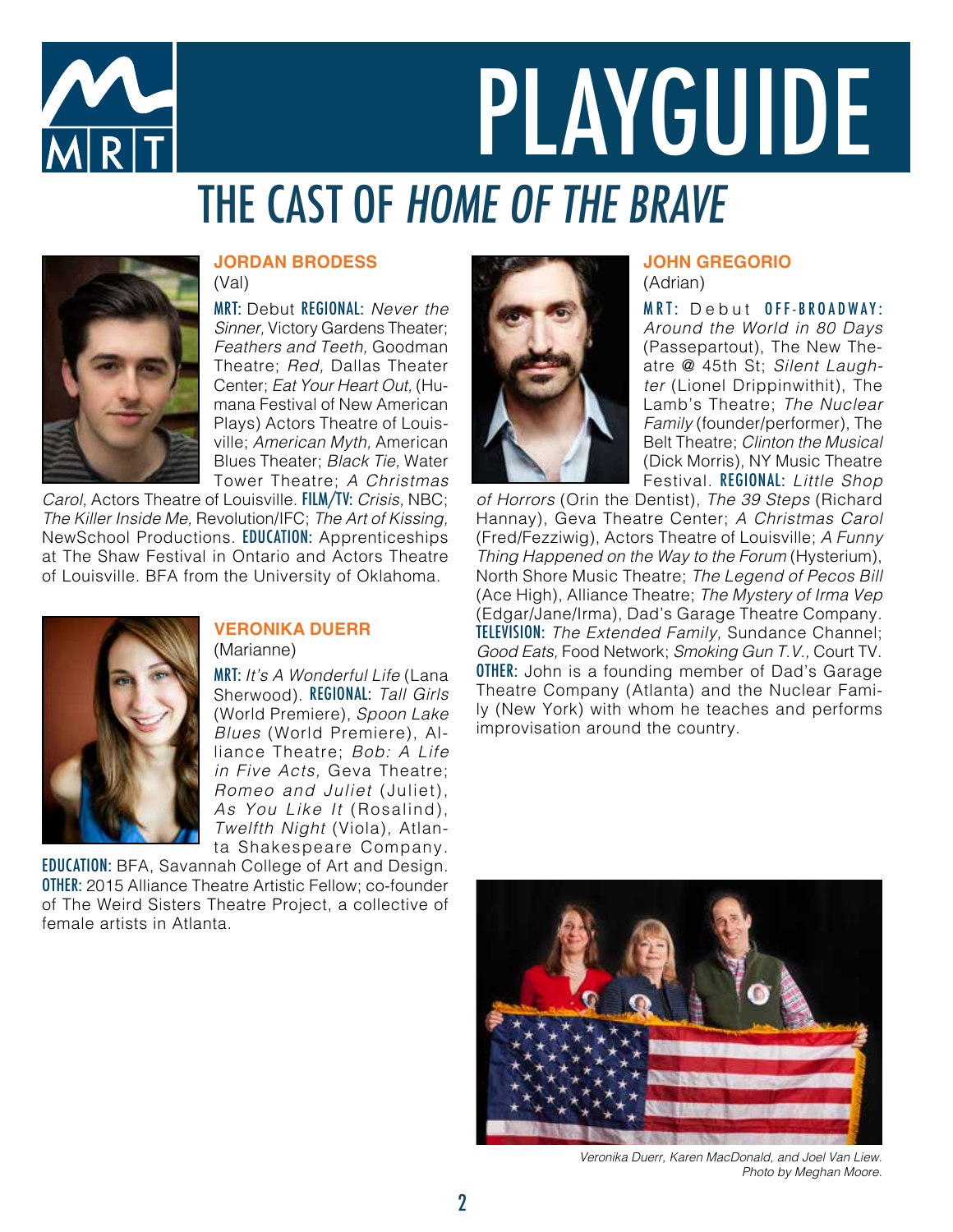## THE CAST OF HOME OF THE BRAVE



#### **KAREN MACDONALD** (Bernadette)

MRT: *The Blonde, The Brunette and the Vengeful Redhead, Frankie and Johnny in the Clair de Lune, Who's Afraid of Virginia Woolf?, A Moon for the Misbegotten and Blithe Spirit.* BROADWAY: understudied and performed the role of Amanda Wingfield in John Tiffany's revival of *The Glass Menagerie.* REGIONAL: *Sor-*

*ry, That Hopey Changey Thing, Doubt,* Stoneham Theatre; *Sweet and Sad,* Gloucester Stage; *Ulysses on Bottles* (with Israeli Stage), *Red Hot Patriot: The Kick Ass Wit of Molly Ivins,* Lyric Stage; Mendelssohn's *A Midsummer Night's Dream,* Boston Symphony Orchestra; *A Soldier's Carol,* with the Boston Pops; Huntington Theatre Co.; Speakeasy Stage; Commonwealth Shakespeare Company; New Repertory Theatre; Lyric Stage; ArtsEmerson; Boston Playwrights' Theatre; Portland Stage, Hartford Stage, Berkshire Theatre Festival, and the Vineyard Playhouse. A founding company member of the American Repertory Theatre, she appeared in 73 productions, including *Endgame, The Sea Gull, Mother Courage, Island of Slaves.* OTHER: Her directing credits include *Gidion's Knot,* Bridge Rep; *An Ideal Husband, Woman in Black,* Gloucester Stage; *Dressed Up! Wigged Out!!,* Boston Playwrights Theatre. Recipient of several Elliot Norton and IRNE Awards for her performances. In 2010, Ms. MacDonald received both the Robert Brustein Award for Sustained Achievement in the Theatre and the Norton Prize for Sustained Excellence.



Left to right: Jordan Brodess, Veronika Duerr, Karen MacDonald, Joel Van *Liew, John Gregorio, and Cheryl McMahon. Photo by Meghan Moore.*



#### **CHERYL MCMAHON** (Dora)

MRT: Debut REGIONAL: *Cat on a Hot Tin Roof* (Big Mama), *My Fair Lady* (Mrs. Pearse), Boston's Lyric Stage; *Steel Magnolias*  (Clairee), New London Barn Playhouse; *Christmas Carol, Annie, Grease,* North Shore Music Theatre; *Marty, The Rose Tattoo, Prelude to a Kiss,* Hun-

tington Theatre; appearances at Stoneham Theatre, Speakeasy Theatre, Goodspeed Opera House, Gateway Playhouse, Wheelock Family Theatre, Next Door Theatre, Boston Playwrights. FILM: Russian Doll, The Box, RIPD, Brilliant Mistakes, Clue I & II, The a Plate. **OTHER:** Cheryl is a three-time IRNE award recipient. She originated her role in Bill Doncaster's *Two Boys Lost* (Ma), Gail Phaneuf's and Ernie Lijoi's *Monsters, The Musical* (Mother).



#### **JOEL VAN LIEW** (Owen)

MRT: Debut NEW YORK: *Well,* Public; *From Up Here,* MTC; *The Rock Garden,* Drama League Directorfest; *Permanent Visitor,*  New Georges; *A Beautiful Child,* NY Fringe; *Born of Conviction,* White Bird Prods. REGIONAL: *The 39 Steps,* Geva; *The Ver\*\*on Play, Pride and Prejudice,* ATL;

*Seven Homeless Mammoths Wander New England,* Two River; *Well,* ACT; *The Pavilion,* City Theatre. FILM: *The Girl in the Book, Untitled Colin Warner Project, A Birder's Guide to Everything.* TV: *Limitless, Girls, Boardwalk Empire, Nurse Jackie, Law & Order, White Collar.* **OTHER:** Member of the Actors Center.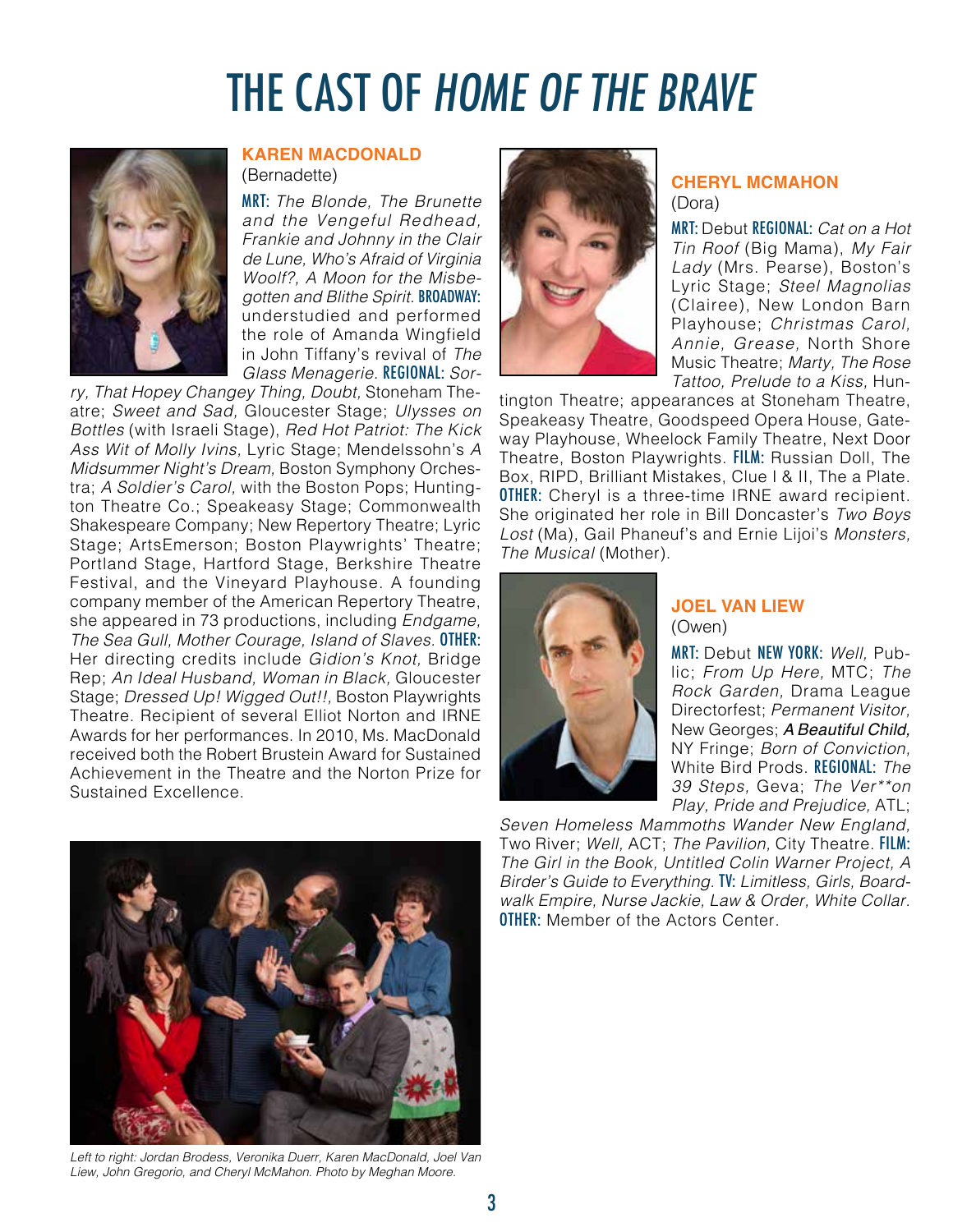# PLAYWRIGHT'S WARNING

**Discretion for Viewers Advised.** While this is a New Play, it is also an Old Fashioned Comedy. You may not be Familiar with this Form as it is Almost Totally Extinct. If you have Misplaced your Sense of Humor or Replaced it with your Cell Phone, I suggest you Watch this Play as a way to Remember it. Remember Lucille Ball, Remember the Marx Brothers, Remember when you were a Kid and Your Brother made you Laugh so hard that Milk Came Out of Your Nose. If none of this Rings a Bell, I Advise you to Watch this Play Immediately as you are in Grave Danger. Also, you may notice Certain Structural Similarities to an Old Play named *Tartuffe* by an Even Older Man named Molière.

I wouldn't call this a True Adaptation, by any means, but I would call it a Distant Cousin. And it's always nice to meet a Distant Cousin, Don't You Think?

DIRECTOR'S NOTE

*-Lila Rose Kaplan, Playwright*



Here is what I love about Lila Rose Kaplan.

So often we hear about how female playwrights aren't getting the same opportunities as their male counterparts. It's a real systemic issue in our field.

In addition, we also hear about how female playwrights are expected to only write about "female-centric" story lines.

And we often hear the whispers that "women aren't funny, or at least they don't write funny."

Standing in the middle of that maelstrom of misogyny and laziness is Lila Rose Kaplan – writing farce – which is really the most dangerous comedy there is.

Because when you write a farcical joke, and the actors perform it – whether it works or not is known INSTANTLY by the whole audience AND the performers. There's no explaining it to them afterwards, there's no "if only you were smarter," there is just the moment the joke is delivered, and then the audience involuntarily responding and telling you if it worked or not.

And regardless of how it went, you have to then go tell them your second joke.

If that one doesn't work? Rarely do you find a movie or play "not funny" and then 30 minutes later find it funny again – usually, once you're out, you're out. In fact, most people grow angry once they realize they're watching a comedy that they don't find funny. "Dying is easy, but comedy is hard." Right?

I think this is why there are so few comedies for the theatre – why we cling to the tried and true (even when they're not actually funny – just "theatre funny"), because a new play risks failure at every turn – a new play that's also a comedy takes that risk and doubles down on it.

So to write comedy – you have to be the most generous artist there is – you have to love your audience, you have to want to delight your audience – you have to be wicked smart to be a step ahead of them – and you have to be unafraid.

You have to do the most dangerous thing in live performance – tell the audience the next thing you are going to say is funny.

And to be a female writer in the middle of an industry that hasn't been giving you the signals it's got your back... comedy or not... in the face of all that, to still go for it? Why, you'd really have to be Lila Rose Kaplan, or a close version of her.

Lucky for us, we have the real thing – and we get to see her world premiere tonight.

Here's to funny lady writers, and for us being lucky enough to bask in their bravery.

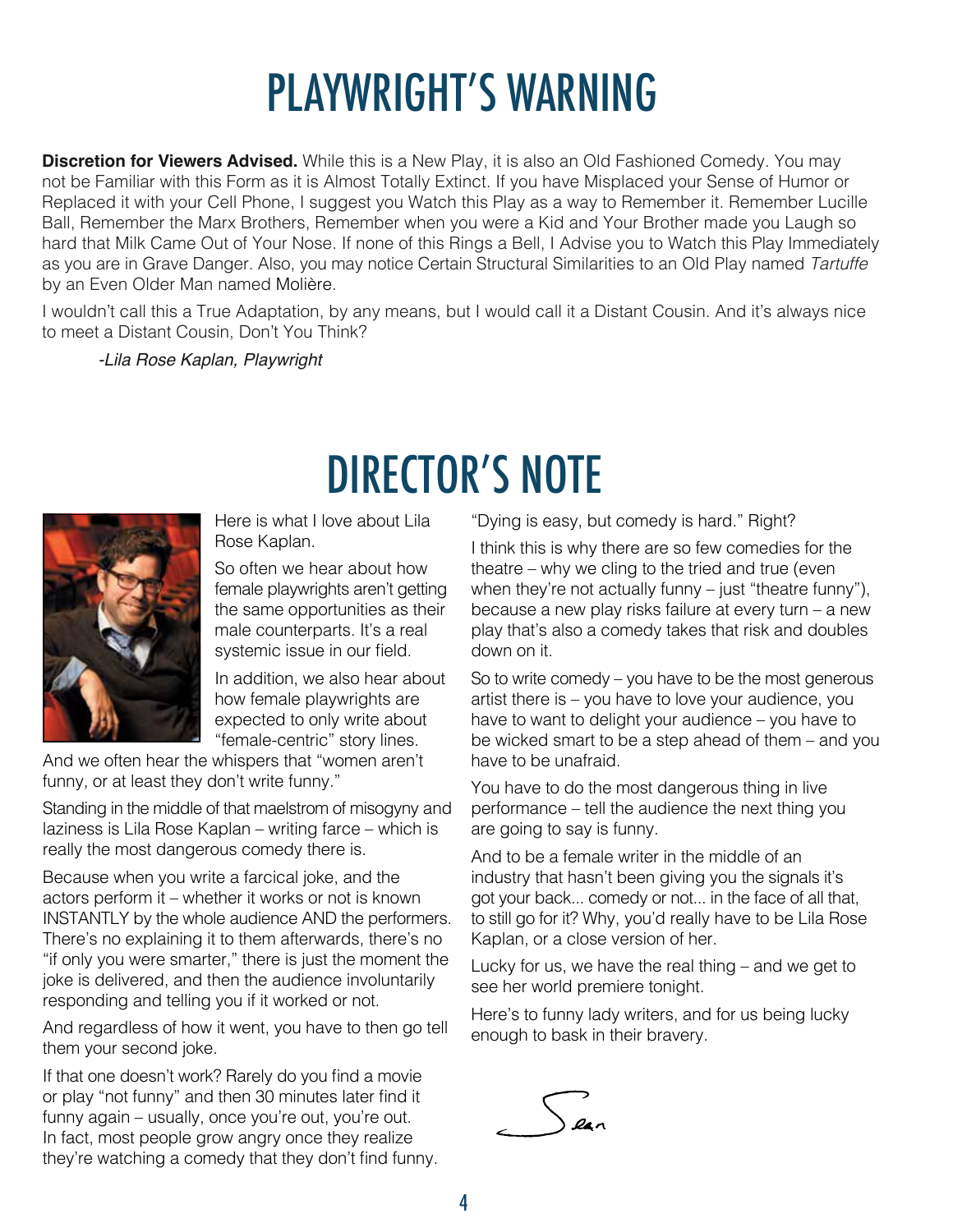# Q&A: LILA ROSE KAPLAN

*Lila Rose Kaplan is a Cambridge-based playwright, whose works include* The Light Princess, 1 2 3, When Jesus Girls Come Out, *and* Wildflower.

*She lives with her marine biologist, her opinionated cats, and her brand new daughter.*

#### What do you love about comedy?

To stop and laugh at something is such a great and simple moment in an otherwise complex universe. It's such a joy to work on something that brings people joy.

I grew up loving Lucille Ball, the Marx Brothers. I remember listening to records with my mom, like Mel Brooks' *The 2000-Year-Old Man*. So I grew up with a lot of kind of big comedy around. And I found that I love creating it too.

#### What do you love about farce specifically?

I think what I love about it is that it's big, and it's physical. It's surprising. One of the things I loved about writing this piece is that every scene has to have another big physical thing happening in it. I love clown, and I love slapstick… sort of "Big Comedy." I had a real desire to put that on stage.

#### Any specific examples that influenced Home of the Brave?

As a kid, whenever I was home sick, I would just watch *I Love Lucy* all day. And then I saw *One Man, Two Guvnors* in London a few years ago, with a friend, and we laughed so hard we cried.

And we turned to each other and said, "why aren't we doing this in the US?"



#### Do you think of it as a political comedy?

I think it's a comedy about politics, and family. I think it's about truth in family, and truth in politics. And for me, it's about the fact that truth in family wins at the end of the day, over fabricated truth.

That family aspect kind of sneaks up on you… the story turns out a bit sweeter than you might expect at first.

It really speaks to me when we hear things about politicians being actual people. I remember reading something about Bill and Hillary Clinton when Chelsea was getting married. And I thought, "Right – they're politicians, but they're also just, like, parents, whose daughter is getting married."

It's always interesting to me when the public and private collide, because peoples' lives are so publicized.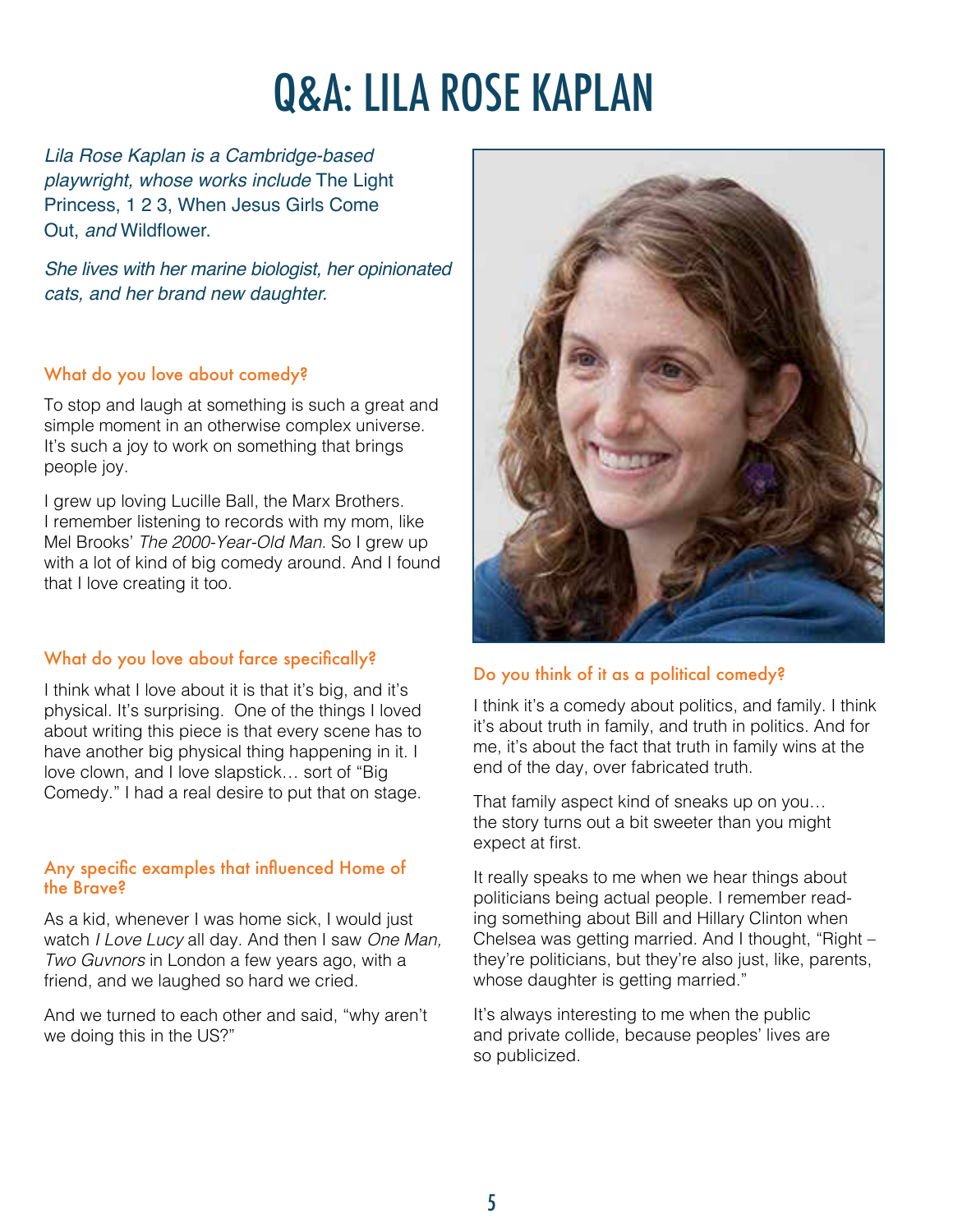#### Who do you love most in the play?

That's not a fair question! I love everybody differently.

There's something very dear to my heart about Val. I think Val is a character that we see often. And having gone to a liberal arts school, and taught at liberal arts schools, you just see that there are Vals in the world.

I love Owen, and his pure and simple path through a complex family and play.

I love Marianne, and how she's got that wonderful, young adult turn-on-a-dime energy.

It was really fun to write Adrian. There was a point in the writing process where I realized that Adrian was just a classic villain, this sort of charming British rascal.

I love that Bernadette genuinely wants to do the right thing. And I love that Dora is just always right.

I love the family. I love that it's an ensemble piece, and that you really need all six characters to tell the story.

#### Are you personally interested in politics, or do you just like writing about them?

I'm very interested. I'm often heartbroken. I grew up with this idealism about America, and the American Revolution, and I think that hitting my twenties and getting involved as an activist was a bit of a rude awakening – realizing, "Oh! That was a really lovely fairy tale, but it isn't exactly the country where we live."

While this play is very heartfelt and charming, I think some of that is there too. Why is it that no one actually talks about what's going on? Why is it that the only way for Bernadette to be successful is to pretend to be all these things she's not?

#### Now that you're a local, how do you like being a Boston playwright?

I love being a Boston playwright.

I arrived in Boston after seven years of writing in Southern California, and I feel like Boston audiences are game. They're different ages and shapes and sizes. I did a free outdoor show with the Outside the Box festival at A.R.T., and I saw so many people – we had two performances that were both free, and there were just hundreds of people there. It was just amazing to me, to see how Boston is really hungry for good, accessible theatre.

There's so many different vibrant places here, and they're all strong. They all know what they're doing.

#### What have been your favorite parts of the process?

Getting to work with such a fabulous and dedicated team. Everybody – all the actors, Sean, the designers – are so game, and so funny, and so wholehearted. It's a playwright's dream, to have such a vibrant team coming together to bring a play to life. It's been a total joy.

#### Why do you write for the stage?

I think the theatre is one of the last communal storytelling spaces we have.

Especially with comedy, there's something so special about laughing with other people. Sure, you could be on your couch watching a funny movie, and laughing by yourself. But there's something about the person next to you starting to laugh, and it being infectious. I think sharing something joyful with other people is really good for us, and theatre gives us a chance to practice empathy together – to practice taking on different peoples' points of view. And with comedy, there's just a lot of room for joy.

Learn more about Lila Rose Kaplan at www.lilarose.org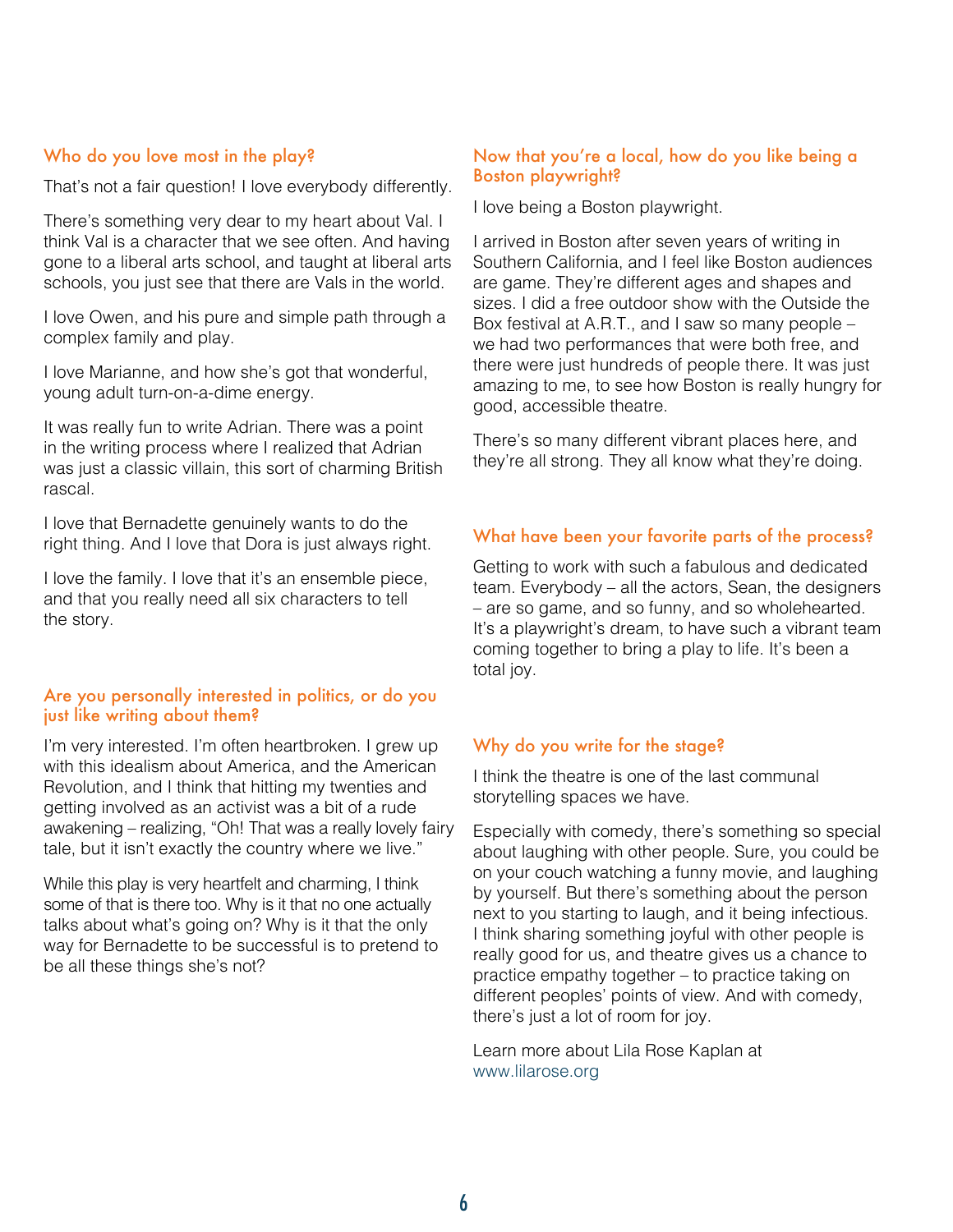# EXTREME ACTING

#### *By Ted Hewlett, Movement Specialist*

**The art of Stage Combat could also be called "extreme acting,"** since it has much more in common with dance or magic than martial arts. Like a dance number in a musical, a fight is learned and rehearsed, with specific spatial awareness and body shapes. And like magic, stage combat often relies on misdirection to hide its cooperative nature and to instead create the illusion of conflict.

You can think of the moves as physical lines of dialogue, linked together in musical phrases just as sentences build paragraphs. Every move or series of techniques needs to combine the elements of **safety, story-telling, and repeatability.** Safety is obviously paramount, not only for the actors, but for crew members and the audience as well. However, theatrical violence should also drive the story forward and reveal character, not merely be spectacle. And finally, it needs to be accomplishable eight shows a week by the actual performers with real velocity and visible intention – no stunt doubles, and no re-takes!

The following pictures demonstrate a principle commonly used in theatrical violence:

Veronika cues John with an exaggerated wind-<br>up of the punch: in essence, **she goes away**<br>from her partner first in order to give him time<br>to react, but disguises it by making it look like she's up of the punch: in essence, **she goes away from her partner first** in order to give him time trying to generate more power.

John begins his avoidance, **moving his body away from the line of attack**. This Veronika that she's now safe to begin to the agreed-upon punch. She doesn't need to le **body away from the line of attack.** This tells **Veronika that she's now safe to begin to throw** the agreed-upon punch. She doesn't need to let him fully complete his dodge before launching the punch, or it would be too visible to the audience – but she does need to see him start his half of the equation, giving her permission to attack.

**PERITHER 19 Veronika completes her punch, having passed her fist through the space that John's body once occupied. This means that the ostensible reason that John moved at all happens last, at the** her fist through the space that John's body once occupied. **This means that the ostensible**  end of the physical line of dialogue.

The actors are now set up for the next moment, whether that be another strike, or a return to text.





*Ted Hewlett (back) rehearses with Veronika Duerr and John Gregorio.*





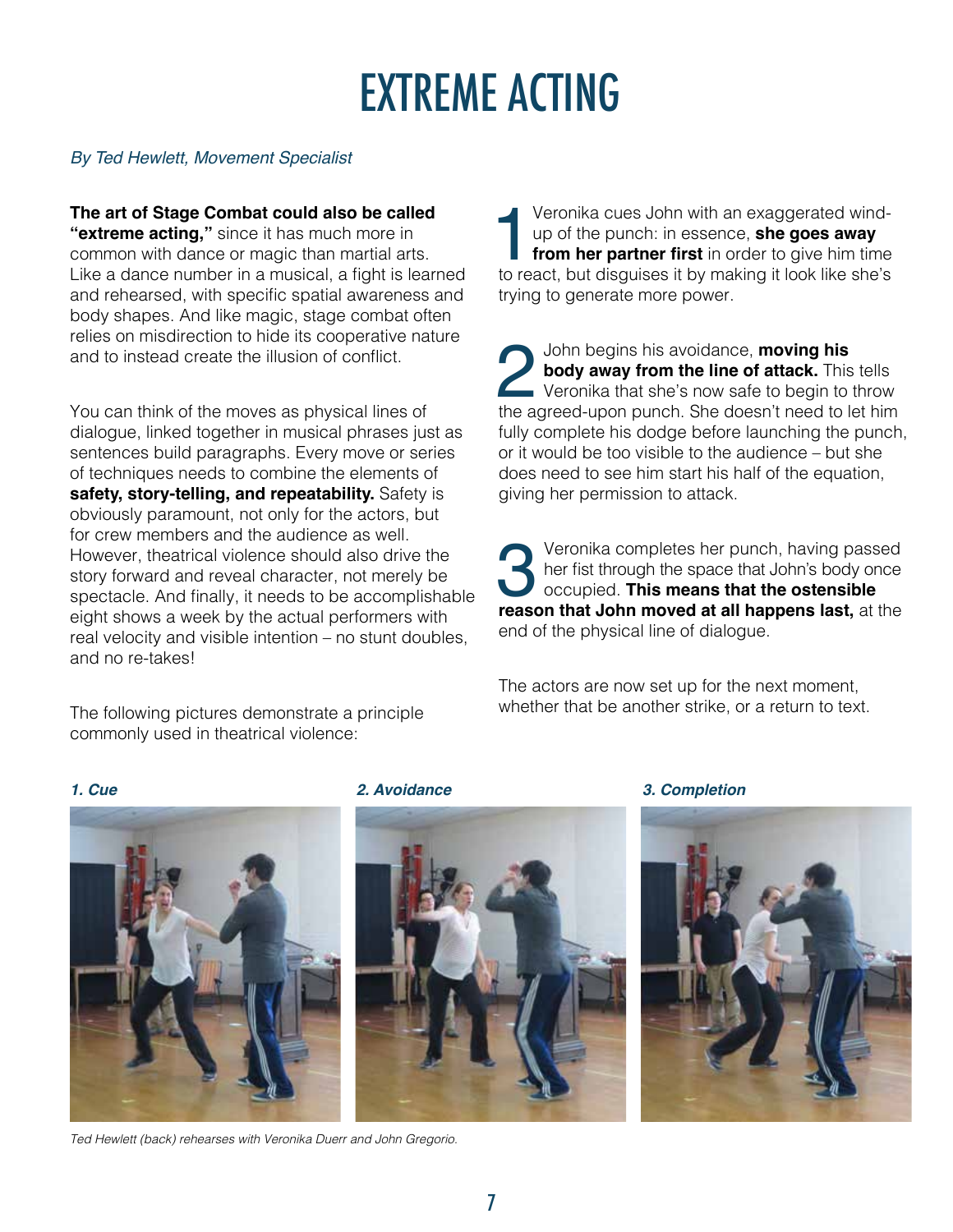# WHAT THEY'RE WEARING

The characters in *Home of the Brave* may be descending into mayhem onstage. But at least they look great doing it!

Check out these costume renderings from our stellar designer **Jessica Ford:**



*Three of Bernadette's Costumes*





*Two of Owen's costumes, including his animal pants*



*Marrianne*



*Val*



*Adrian*



*Dora*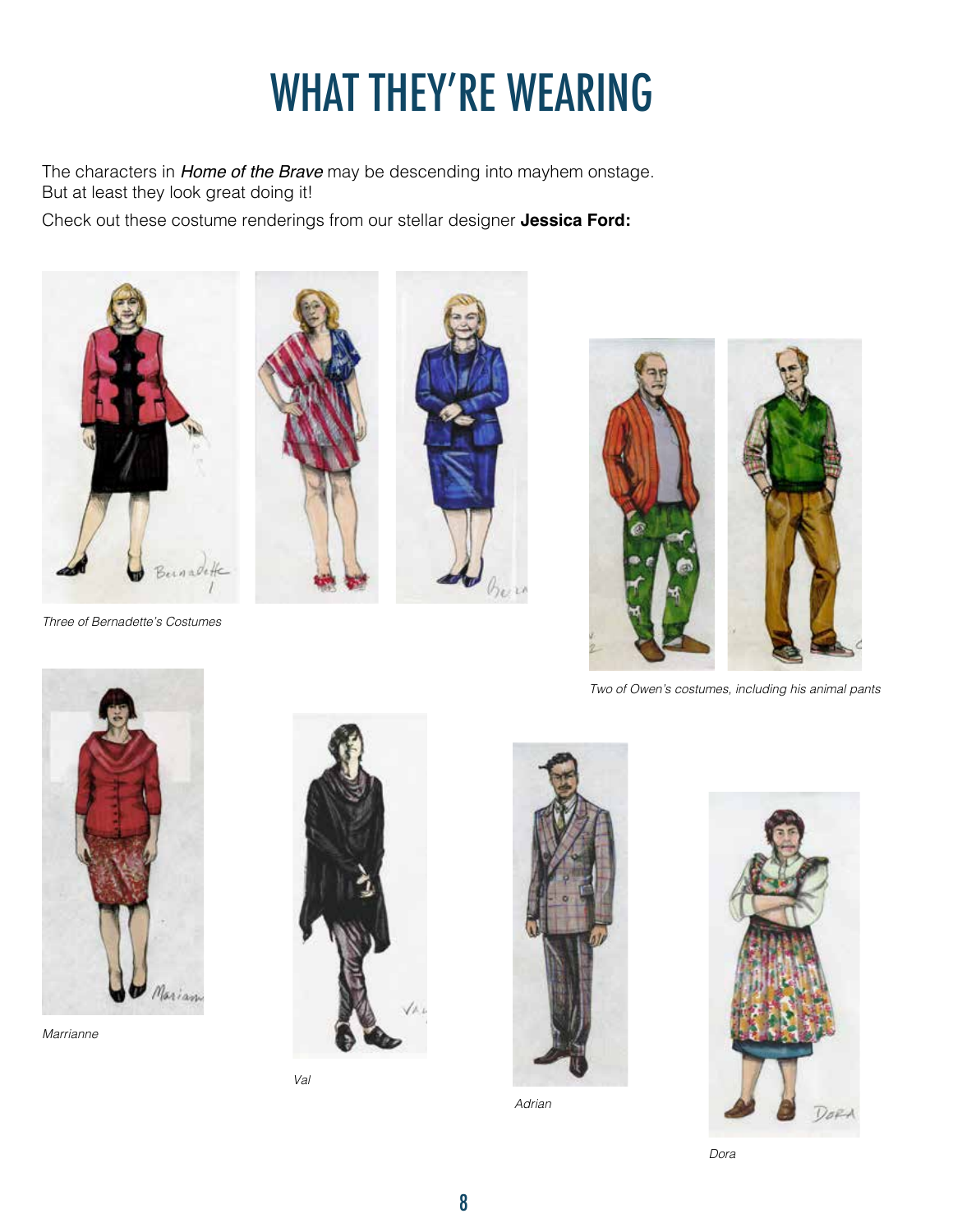### FARCE

### **farce** (färs) *n.* – a light dramatic composition marked by broadly satirical comedy and improbable plot

Farces can be extremely diverse, but will usually include:

- *Highly improbable situations*
- *Stereotyped characters*
- *Extravagant exaggeration*
- *Violent horseplay*
- *A general mocking of human behavior and society*



*Molière, playwright of Tartuffe (Portrait by Pierre Mignard).*

They've been around a long time – you can find elements of Farce in ancient Greek and Roman comedies (by the likes of Aristophanes and Plautus), even though the actual word "Farce" didn't show up until the 1400's.

It's an Old French word meaning "stuffing," a nod to the clowning, acrobatics, buffoonery, and other displays of indecency once used in interludes between scenes of more serious entertainment. Eventually, people realized that the stuffing was far more entertaining than what it was being stuffed into, and Farce took off as a genre all its own.

Among its master writers was Molière, widely considered the greatest French comedy writer to ever live. *Tartuffe*, written by Molière in 1664, tells the story of Orgon, a wealthy man being conned by Tartuffe, a scoundrel attempting to steal his fortune and seduce his wife. Orgon invites Tartuffe into his home, interrupting not only the daily lives of the entire family, but the marriage of Orgon's daughter Mariane and her suitor Valère.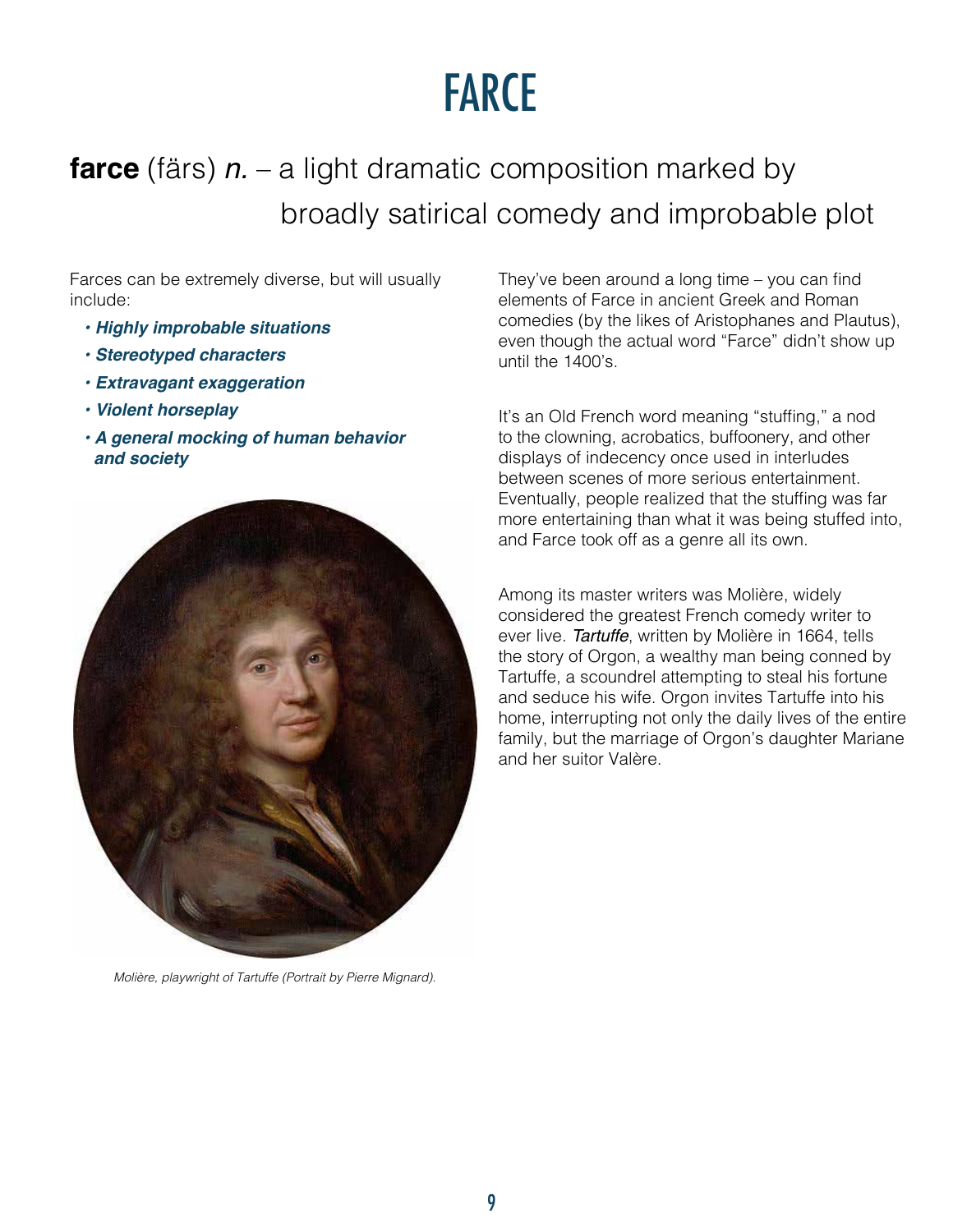# ANYTHING FOR A VOTE

America has a long, sometimes glorious, sometimes hideous history of candidates doing just about anything for a vote.

**Here's our Nine Favorite Political Campaign Facts:**



**1 George Washington** had<br>
run for the Virginia State<br> **1** equilators tying and lost Legislature twice, and lost. When he ran a third time in 1758, he gave out 160 gallons of free alcohol as part of his campaign, and won.

*George Washington.*

**2** When **John Adams** came up for reelection during his presidency, newspaperman James Callender published accusations that Adams was **planning to** 

**declare himself king and go to war with France.** As it turned out, presidential hopeful Thomas Jefferson had paid Callender to write them.



*John Adams and Thomas Jefferson.*

**3** In a heated senate race debate, Stephen A.<br>
Douglas accused **Abraham Lincoln** of being<br>
tug faced the which Lincoln responsed at "If Lincoln two-faced – to which Lincoln responded, **"If I had another face, do you think I'd wear this one?"** 



**4 Teddy Roosevelt** suffered a lot of teasing about his distinctive smile; but he turned the insults around, and had **"teddy's teeth" whistles** made for his

supporters.

**5**Three-time failed presidential candidate **William**<br> **Jennings Bryan** was known to make as many as<br> **20 apacebase a day** Llis aidea dumped aald water an **30 speeches a day.** His aides dumped cold water on him between speeches to freshen him up .

**6** Unable to match Bryan's breakneck pace, **William McKinley** decided instead to give speeches almost exclusively **from his own front porch in Canton, Ohio.**



*William McKinley famously campaigned from his own front porch.*

**7**In 1920, during the **Warren Harding/James Cox** race, a third party candidate – the socialist **Eugene V. Debs – ran his campaign from prison,** where he was serving time for his opposition to World War I. He came out with 3% of the popular vote.

**8**The Democrats hold the record for both **the**<br> **8 shortest and the longest party** nominating conventions – six hours in 1872, and 17 days in 1924.

**9** Perhaps nothing changed the face of campaigning<br>more than **live television.** In the first live presidential debate in 1960 featured **John F. Kennedy** facing **Richard Nixon.** JFK understood how to work the new medium – he wore makeup to polish his appearance,

and spoke directly to the camera. It made the difference; while the studio audience agreed that Nixon had won the debate, **home viewers thought the opposite.**



*The JFK/Nixon debates were the*  first broadcast on live television.

Teddy Roosevelt's Distinctive Smile.